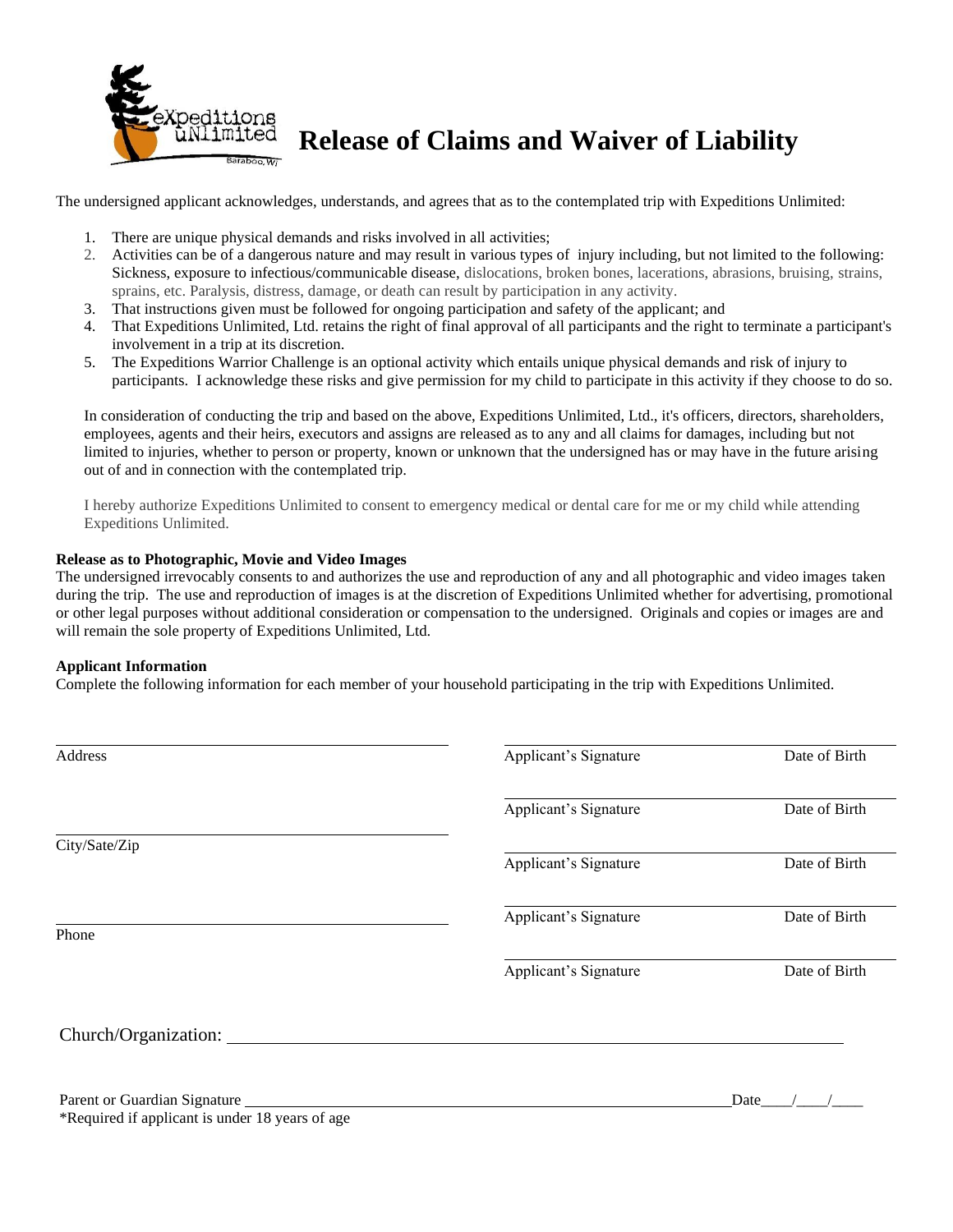

### **CAMP HEALTH EXAMINATION FORM**

Developed by the American Camping Association in consultation with The American Medical Association and the American Academy of Pediatrics

| <b>Name:</b>                                                                                                                                                                                                                                                                                                                    |                                           |                                                                                                                                                                                                    | Birth date: Gender: M: F: Age: |                 |
|---------------------------------------------------------------------------------------------------------------------------------------------------------------------------------------------------------------------------------------------------------------------------------------------------------------------------------|-------------------------------------------|----------------------------------------------------------------------------------------------------------------------------------------------------------------------------------------------------|--------------------------------|-----------------|
| Last                                                                                                                                                                                                                                                                                                                            | First                                     | M. Init.                                                                                                                                                                                           |                                |                 |
| <b>Name of Parents/Guardians</b>                                                                                                                                                                                                                                                                                                |                                           |                                                                                                                                                                                                    |                                |                 |
|                                                                                                                                                                                                                                                                                                                                 |                                           | Phone: ( )                                                                                                                                                                                         |                                |                 |
|                                                                                                                                                                                                                                                                                                                                 |                                           |                                                                                                                                                                                                    |                                |                 |
| <b>Street</b>                                                                                                                                                                                                                                                                                                                   |                                           |                                                                                                                                                                                                    |                                |                 |
|                                                                                                                                                                                                                                                                                                                                 |                                           | City                                                                                                                                                                                               | <b>State</b>                   | Zip             |
|                                                                                                                                                                                                                                                                                                                                 |                                           |                                                                                                                                                                                                    |                                |                 |
| Church/Organization:                                                                                                                                                                                                                                                                                                            |                                           |                                                                                                                                                                                                    |                                |                 |
| If not available in an emergency, please notify:                                                                                                                                                                                                                                                                                |                                           |                                                                                                                                                                                                    |                                |                 |
|                                                                                                                                                                                                                                                                                                                                 |                                           |                                                                                                                                                                                                    |                                |                 |
| 1.                                                                                                                                                                                                                                                                                                                              |                                           |                                                                                                                                                                                                    |                                | Phone: $(\_\_)$ |
| Name                                                                                                                                                                                                                                                                                                                            |                                           | Relationship                                                                                                                                                                                       |                                |                 |
| 2.                                                                                                                                                                                                                                                                                                                              |                                           |                                                                                                                                                                                                    |                                | Phone: $($ )    |
| Name<br>Relationship                                                                                                                                                                                                                                                                                                            |                                           |                                                                                                                                                                                                    |                                |                 |
|                                                                                                                                                                                                                                                                                                                                 |                                           | Check all that apply                                                                                                                                                                               |                                |                 |
|                                                                                                                                                                                                                                                                                                                                 | <b>Allergies</b><br><b>Health History</b> |                                                                                                                                                                                                    |                                |                 |
| <b>Frequent Ear Infections</b><br>Heart Defect/Disease                                                                                                                                                                                                                                                                          |                                           |                                                                                                                                                                                                    |                                |                 |
|                                                                                                                                                                                                                                                                                                                                 |                                           | Aspirin                                                                                                                                                                                            |                                |                 |
| Asthma                                                                                                                                                                                                                                                                                                                          |                                           |                                                                                                                                                                                                    |                                |                 |
| Diabetes                                                                                                                                                                                                                                                                                                                        |                                           | Penicillin                                                                                                                                                                                         |                                |                 |
| Seizures                                                                                                                                                                                                                                                                                                                        |                                           |                                                                                                                                                                                                    |                                |                 |
| Allergies (describe reactions/treatment):                                                                                                                                                                                                                                                                                       |                                           |                                                                                                                                                                                                    |                                |                 |
| Operations or serious injuries and dates:                                                                                                                                                                                                                                                                                       |                                           |                                                                                                                                                                                                    |                                |                 |
| <b>Chronic or recurring illnesses:</b>                                                                                                                                                                                                                                                                                          |                                           |                                                                                                                                                                                                    |                                |                 |
|                                                                                                                                                                                                                                                                                                                                 |                                           |                                                                                                                                                                                                    |                                |                 |
| Family Doctor: _________<br><b>Example 2.1 Phone:</b> (2.1) <b>Phone:</b> (2.1) <b>Phone:</b> (2.1) <b>Phone:</b> (2.1) <b>Phone:</b> (2.1) <b>Phone:</b> (2.1) <b>Phone:</b> (2.1) <b>Phone:</b> (2.1) <b>Phone:</b> (2.1) <b>Phone:</b> (2.1) <b>Phone:</b> (2.1) <b>Phone:</b> (2.1) <b>Phone:</b> (2.1) <b>Phone:</b> (2.1) |                                           | Phone: (                                                                                                                                                                                           |                                |                 |
|                                                                                                                                                                                                                                                                                                                                 |                                           |                                                                                                                                                                                                    |                                |                 |
|                                                                                                                                                                                                                                                                                                                                 |                                           |                                                                                                                                                                                                    |                                |                 |
|                                                                                                                                                                                                                                                                                                                                 |                                           | IMPORTANT: Please notify us if this individual is exposed to any communicable disease during the three weeks prior to attending.<br>Medications: All medications must be in original pill bottles! |                                |                 |
|                                                                                                                                                                                                                                                                                                                                 |                                           | Administer at: $\Box$ breakfast $\Box$ lunch                                                                                                                                                       |                                |                 |
| Medication 1:                                                                                                                                                                                                                                                                                                                   |                                           | Dosage: (Check all that apply) $\Box$ dinner $\Box$ bed $\Box$ other                                                                                                                               |                                | Reactions:      |
|                                                                                                                                                                                                                                                                                                                                 |                                           |                                                                                                                                                                                                    |                                |                 |
| Physician: RX#:                                                                                                                                                                                                                                                                                                                 |                                           |                                                                                                                                                                                                    | Route of Administration:       | Date:           |
|                                                                                                                                                                                                                                                                                                                                 |                                           |                                                                                                                                                                                                    |                                |                 |
|                                                                                                                                                                                                                                                                                                                                 |                                           | Administer at: Ubreakfast Ulunch                                                                                                                                                                   |                                |                 |
| Medication 2:                                                                                                                                                                                                                                                                                                                   | Dosage:                                   | (Check all that apply) $\Box$ dinner $\Box$ bed $\Box$ other                                                                                                                                       |                                | Reactions:      |
|                                                                                                                                                                                                                                                                                                                                 |                                           | Route of Administration:                                                                                                                                                                           |                                |                 |
| Physician:                                                                                                                                                                                                                                                                                                                      | $RX#$ :                                   |                                                                                                                                                                                                    |                                | Date:           |

### **IMPORTANT: MUST BE COMPLETED FOR ATTENDANCE**

**Parental Authorization.** This health history is correct so far as I know, and the person described herein has permission to engage in all prescribed activities. In the event of an emergency, I hereby give permission to the physician selected by the Expeditions Unlimited staff to order X-rays, routine tests and treatment for the health of my child. In the event that I cannot be reached in an emergency, I also give permission to the physician selected by the Expeditions Unlimited staff to hospitalize, secure proper treatment for, to order injection and/or anesthesia and/or surgery for my child as named above.